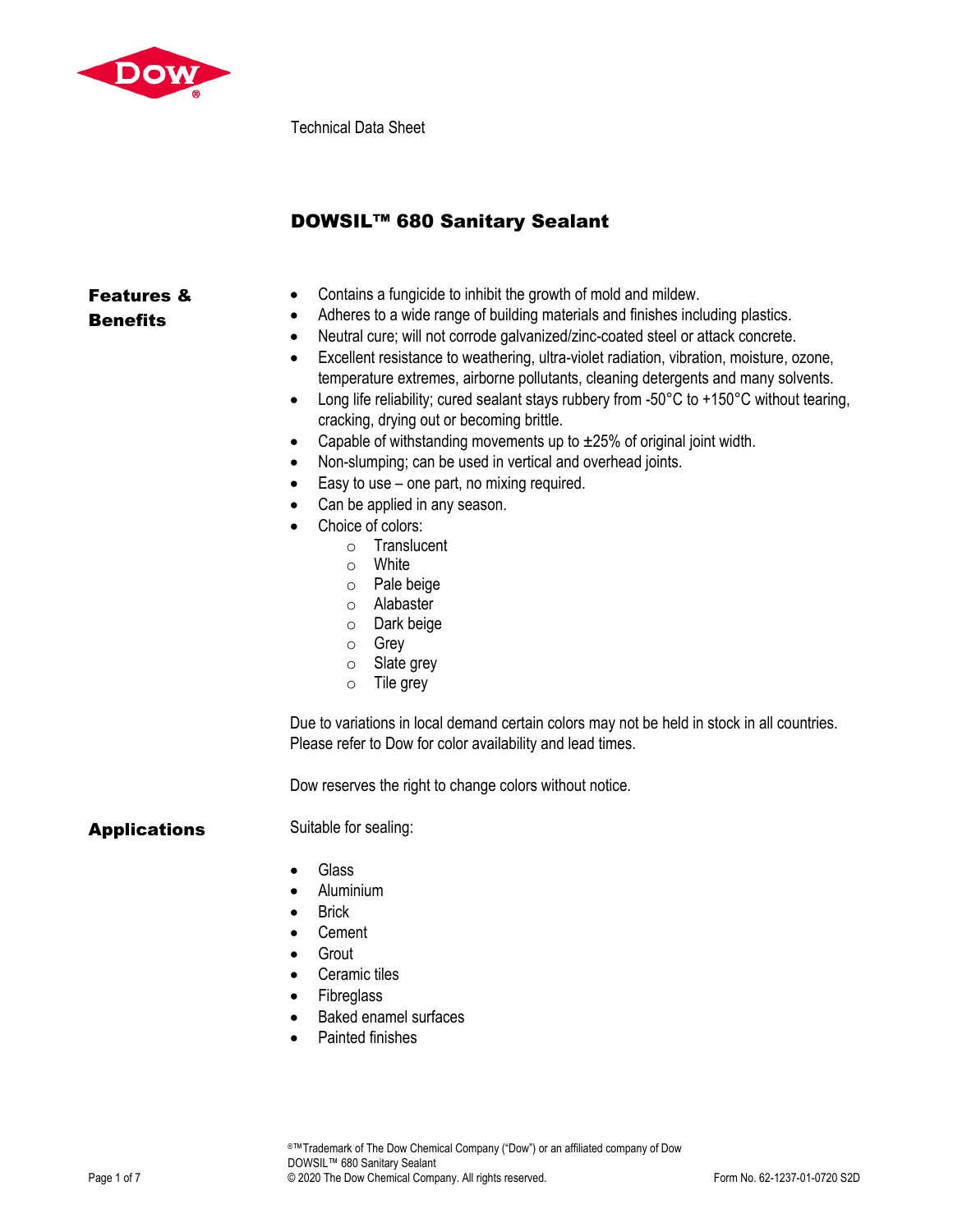# Typical Properties

Specification Writers: These values are not intended for use in preparing specifications.

| Property                                               | <b>Unit</b>  | Result          |
|--------------------------------------------------------|--------------|-----------------|
| As Supplied - Tested at 25°C, 50% Relative Humidity    |              |                 |
| Flow, Sag or Slump                                     |              | Nil             |
| Approximate Working Time                               | minutes      | 10              |
| Tack Free Time                                         | minutes      | 20              |
| In-depth Cure at 25°C                                  | mm depth/day | 2               |
| As Cured - After 7 Days at 25°C, 50% Relative Humidity |              |                 |
| Durometer Hardness, Shore A                            | points       | 28              |
| Ultimate Tensile Strength,                             | <b>MPa</b>   | 1.5             |
| <b>Temperature Stability</b>                           | °C           | $-50$ to $+150$ |
| Movement Capability                                    | $\%$         | ±25             |

**Description** DOWSIL™ 680 Sanitary Sealant is a high performance neutral cure silicone sealant designed to resist the growth of mold and mildew where conditions of high humidity and temperature exist. It is ideal for use in and around:

- Bathrooms
- Laundry sinks
- Ceramic tiles
- Vitreous china
- Enamel painted surfaces
- Fibreglass spa units

# Six Steps to Sure

**Sealing** 

#### **Step 1: Correct Joint Design**

Correct joint design minimizes stresses on the sealant, enables optimum sealant movement capability, facilitates sealant application and minimizes the potential for sealant splitting and voiding by enabling cure by-products to exit from the joint.

Guidelines are:

- 1. Minimum joint width of 6 mm
- 2. Minimum joint depth of 6 mm
- 3. For larger joints the width of the joint should be greater than the sealant depth (Refer Figure 1, Refer point 2. above)
- 4. Avoid 3 sided adhesion; apply backer rod or bond breaker tape in the base of the joint to ensure the sealant is only bonded to the sides of the joint and is free to move to its full capacity under joint movement (Refer Figure 1).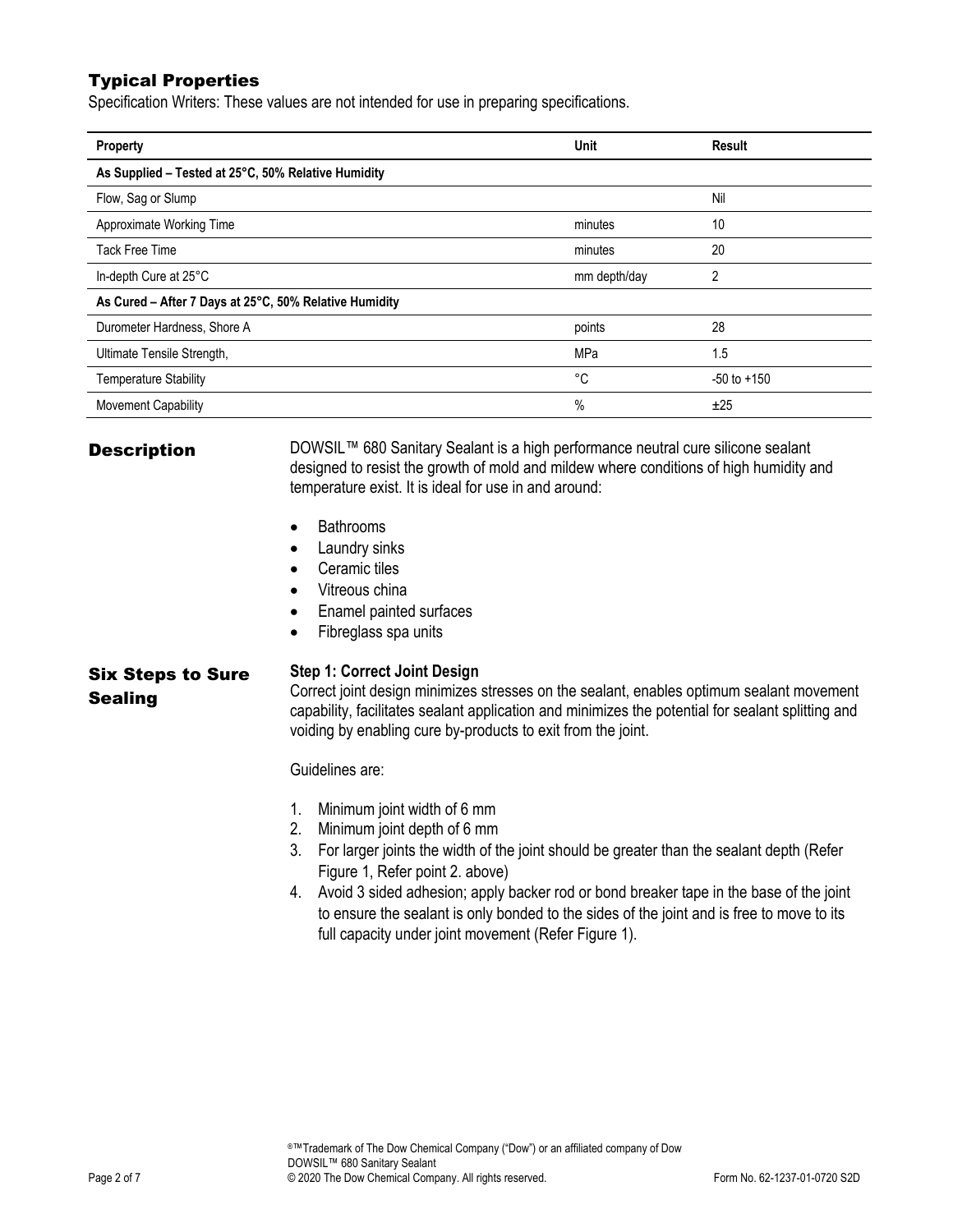#### **Step 1: Correct Joint Design (Cont.)**

# Six Steps to Sure Sealing (Cont.)



#### **Step 2: Clean All Joint Surfaces**

Substrate surfaces must be completely clean, dry and sound. Completely remove any loose debris and/or old sealant.

General recommendations are:

- a) For non-porous surfaces such as glass and painted aluminium:
	- Solvent wipe the joint surfaces using a non-oily solvent such as methyl ethyl ketone, white spirits or mineral turpentine on a clean white lint-free cloth to remove any oils and contaminants.
	- Immediately wipe with a second dry cloth to remove any traces of solvent and contamination.
- b) For porous surfaces such as concrete:
	- Wire brush or abrade the surfaces to remove loose debris, old paint and other contaminants.
	- Remove dust with an oil-free compressed air blast and/or high pressure water blast.
	- Allow to dry before sealing. If necessary solvent wash and allow to dry.
- c) Priming:
	- A DOWSIL™ primer may be needed for optimum adhesion to some substrates based on testing conducted by the end user. (Refer Section: Required Testing in the Application). Information on Dow Primers is available on request from Dow.

#### **Step 3: Install Backing Material**

Backer rod (eg. closed cell polyethylene type or open cell polyurethane foam type) or similar material (eg. low tack polyethylene tape for shallow joints) can be used in the base of the joint to control sealant depth and avoid 3 sided adhesion by preventing adhesion to the base of the joint.

#### **Step 4: Mask Adjacent Surfaces with Masking Tape**

Masking will ensure a clean, neat appearance and reduce clean up by protecting surrounding areas from excess sealant.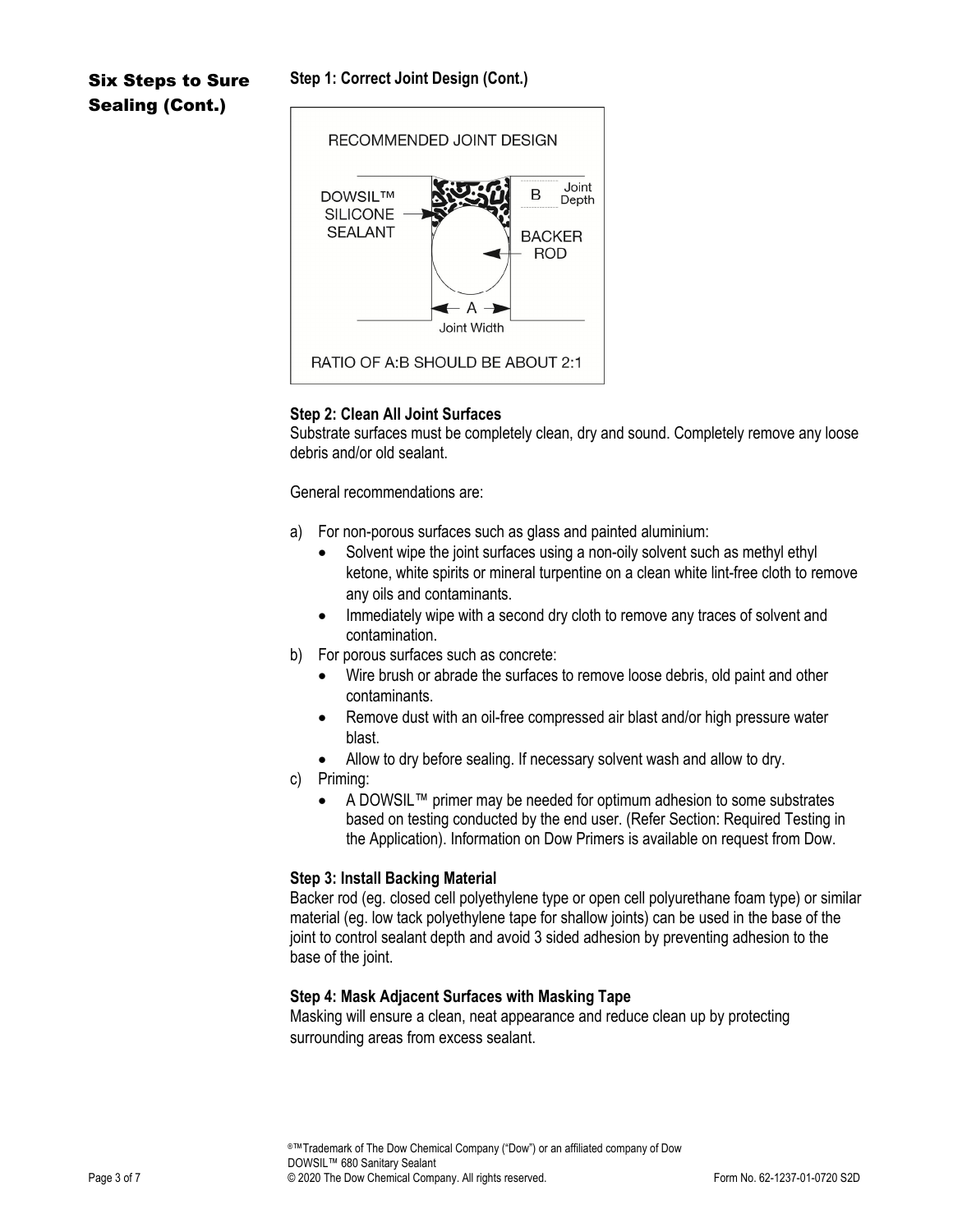# Six Steps to Sure Sealing (Cont.)

### **Step 5: Applying Sealant**

- Cut tip off the cartridge.
- Cut nozzle at 45° angle to the desired shape and size.
- Screw nozzle onto cartridge.
- Place cartridge in caulking gun. Air-operated or hand-operated caulking guns can be used.
- Apply sealant into the base of the joint so that it completely fills the joint, wetting both sides. Do not simply lay a bead on the surface as the sealant will not penetrate the joint under its own weight.

### **Step 6: Tool Joint and Remove Masking Tape**

- Tool the surface of the joint immediately after sealant application to provide a smooth even finish and to ensure the sealant wets the sides of the joint.
- Tooling should be completed in one continuous stroke before the sealant forms a skin (ie; within the working time). A tool with a convex profile is recommended to keep the sealant within the joint. When sealing horizontal joints tool the sealant so that any liquids (eg. rain water, cleaning solutions) do not collect and pool on top of the sealant.
- Do not use soap or water as tooling aids.
- Remove masking tape immediately after tooling and before the sealant skins.
- After a skin has formed, do not disturb the joint for 48 hours. Avoid contact with various cleaning agents or solvents (eg. bleach) whilst sealant is curing.
- Uncured sealant can best be cleaned from tools using commercial solvents such as xylene, toluene or methyl ethyl ketone. Mineral turpentine will suffice if available. Observe proper precautions when using flammable solvents. On porous surfaces allow sealant to cure before removing by abrasion. Cured sealant is not soluble and must be trimmed with a blade, avoid undercutting the seal.
- Sealant releases methanol vapor during cure. Once cured this odor disappears.

# Required Testing in the Application

It is the responsibility of the end user to thoroughly test any proposed use of the sealant and independently conclude satisfactory performance in the application.

**Maintenance** Whilst mold growth will initially be inhibited on this sealant, it is recommended that the applied sealant be cleaned regularly to remove any build up of soap residue or grime. Ultimately under constant or long term use the fungicide effectiveness will diminish. A regular clean of the sealant with a solvent is then recommended to minimize mold growth. If cured sealant becomes damaged, replace required portion. DOWSIL™ 680 Sanitary Sealant will adhere to cured silicone. Ensure cured sealant is clean.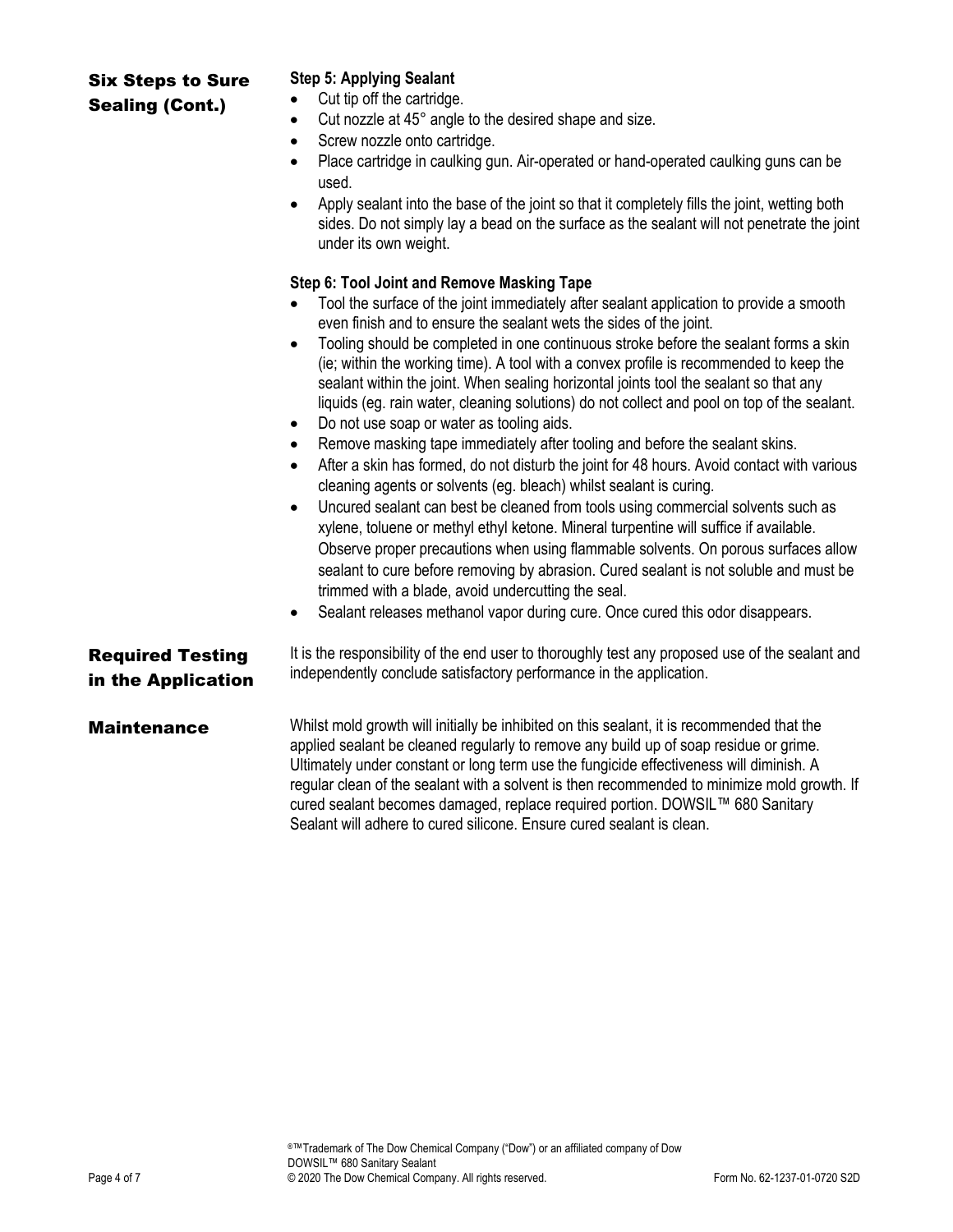# Usage Rate Table

The table below provides a guide to the linear meters per cartridge for various joint sizes. NOTE: actual sealant usage will vary depending on such factors as joint geometry, backer rod placement, tooling and wastage at the job site.

| Joint Depth (mm) | Joint (Width) |     |     |     |     |     |     |
|------------------|---------------|-----|-----|-----|-----|-----|-----|
|                  |               |     | 10  | 12  | 15  | 20  | 25  |
| o                | 8.3           | 6.2 |     | 4.1 | 3.3 | 2.5 | 2.0 |
| o                | N/O           | 4.6 | 3.7 | 3.1 | 2.5 | 1.8 | 1.5 |
| 10               | N/O           | N/O |     | 2.5 | 2.0 | 1.5 | 1.2 |
| 12               | N/O           | N/O | N/O | 2.0 | 1.6 | 1.2 | 1.0 |

N/O: Not optimum joint design for best sealant performance. (Refer section: Six Steps to Sure Sealing, Step 1).

| <b>Handling</b><br><b>Precautions</b>    | PRODUCT SAFETY INFORMATION REQUIRED FOR SAFE USE IS NOT INCLUDED IN<br>THIS DOCUMENT. BEFORE HANDLING, READ PRODUCT AND SAFETY DATA SHEETS<br>AND CONTAINER LABELS FOR SAFE USE, PHYSICAL AND HEALTH HAZARD<br>INFORMATION. THE SAFETY DATA SHEET IS AVAILABLE ON THE DOW WEBSITE AT<br>DOW.COM, OR FROM YOUR DOW SALES APPLICATION ENGINEER, OR<br>DISTRIBUTOR, OR BY CALLING DOW CUSTOMER SERVICE.                                                                                                                                                                                                                                                                                                                                                                                                                                                                                                                                                                                                                                                                                                                                                                                                              |  |  |  |  |
|------------------------------------------|-------------------------------------------------------------------------------------------------------------------------------------------------------------------------------------------------------------------------------------------------------------------------------------------------------------------------------------------------------------------------------------------------------------------------------------------------------------------------------------------------------------------------------------------------------------------------------------------------------------------------------------------------------------------------------------------------------------------------------------------------------------------------------------------------------------------------------------------------------------------------------------------------------------------------------------------------------------------------------------------------------------------------------------------------------------------------------------------------------------------------------------------------------------------------------------------------------------------|--|--|--|--|
| <b>Usable Life and</b><br><b>Storage</b> | Store in original unopened containers in a dry place. Temperature should not exceed 30°C<br>for prolonged periods. Use sealant before stated 'Use By' date printed on the packaging.<br>Previously opened cartridges may be used, provided still within the 'Use By' date, by simply<br>removing any cured sealant from the nozzle.                                                                                                                                                                                                                                                                                                                                                                                                                                                                                                                                                                                                                                                                                                                                                                                                                                                                               |  |  |  |  |
| <b>Packaging</b><br><b>Information</b>   | Supplied in standard size 300 mL plastic cartridges which fit ordinary caulking guns.                                                                                                                                                                                                                                                                                                                                                                                                                                                                                                                                                                                                                                                                                                                                                                                                                                                                                                                                                                                                                                                                                                                             |  |  |  |  |
| <b>Limitations</b>                       | Do not use for structural glazing.<br>$\bullet$<br>Not recommended for continuous water immersion applications.<br>$\bullet$<br>Not recommended for use with marble and similar highly porous stone finishes where<br>$\bullet$<br>sealant may affect their appearance.<br>Sealant may discolor copper and brass.<br>$\bullet$<br>Not recommended for joints exceeding ±25% movement.<br>$\bullet$<br>Not recommended for use in below ground joints or trafficable joints where abrasion<br>$\bullet$<br>and physical abuse are encountered.<br>Not recommended for use in the construction or sealing of aquariums.<br>$\bullet$<br>Cannot be painted as paint will not adhere to sealant.<br>$\bullet$<br>Not recommended for use on polycarbonate plastic sheeting, suitability for use on other<br>$\bullet$<br>types of plastic should be tested prior to application.<br>Not for use on freshly painted surfaces (enamel or solvent containing types).<br>$\bullet$<br>Should not be applied to materials that bleed plasticizers or solvents or release by-<br>$\bullet$<br>products that may inhibit its cure, affect adhesion or discolor the sealant (eg.<br>bituminous based adhesives and coatings). |  |  |  |  |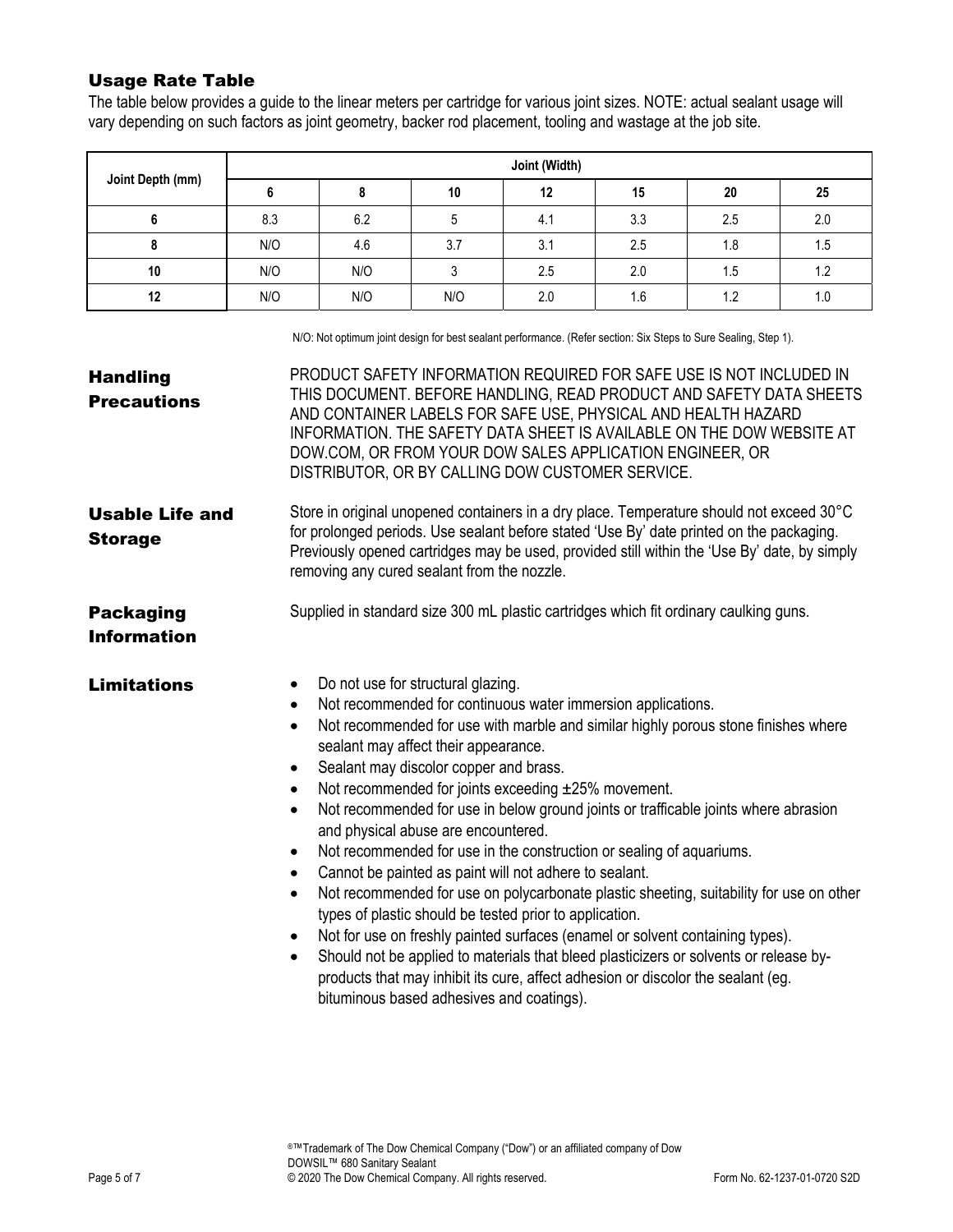| <b>Limitations (Cont.)</b>                                      | Do not clean or treat the sealant with materials, solvents or cleaning agents that may<br>affect or discolor the sealant, particularly during sealant cure (Refer to Typical Properties<br>table.).<br>Do not apply when substrate surface temperatures exceed +50°C.<br>$\bullet$<br>Should not be used as an interior penetration firestop sealing system.<br>$\bullet$<br>Should not be applied to surfaces in direct contact with food or drinking water. This<br>$\bullet$<br>sealant has not been tested to determine status under U.S. Food and Drug<br>Administration regulations.<br>Not recommended for direct contact on the reflective coatings on mirrors.<br>$\bullet$<br>Polyester powder coat paint exhibits a highly variable wax content on the surface.<br>$\bullet$<br>Ensure thorough solvent cleaning.<br>Sealant cures by contact with moisture vapor in the air.<br>Not recommended for use in closed or confined areas where sealant cure may be<br>$\bullet$<br>inhibited by lack of air. |
|-----------------------------------------------------------------|---------------------------------------------------------------------------------------------------------------------------------------------------------------------------------------------------------------------------------------------------------------------------------------------------------------------------------------------------------------------------------------------------------------------------------------------------------------------------------------------------------------------------------------------------------------------------------------------------------------------------------------------------------------------------------------------------------------------------------------------------------------------------------------------------------------------------------------------------------------------------------------------------------------------------------------------------------------------------------------------------------------------|
|                                                                 | NOTE: Refer to Six Steps to Sure Sealing and Required Testing in the Application prior to<br>use.                                                                                                                                                                                                                                                                                                                                                                                                                                                                                                                                                                                                                                                                                                                                                                                                                                                                                                                   |
|                                                                 | This product is neither tested nor represented as suitable for medical or pharmaceutical<br>uses.                                                                                                                                                                                                                                                                                                                                                                                                                                                                                                                                                                                                                                                                                                                                                                                                                                                                                                                   |
| <b>Health and</b><br><b>Environmental</b><br><b>Information</b> | To support customers in their product safety needs, Dow has an extensive Product<br>Stewardship organization and a team of product safety and regulatory compliance specialists<br>available in each area.                                                                                                                                                                                                                                                                                                                                                                                                                                                                                                                                                                                                                                                                                                                                                                                                          |
|                                                                 | For further information, please see our website, dow.com or consult your local Dow<br>representative.                                                                                                                                                                                                                                                                                                                                                                                                                                                                                                                                                                                                                                                                                                                                                                                                                                                                                                               |
| <b>Disposal</b><br><b>Considerations</b>                        | Dispose in accordance with all local, state (provincial) and federal regulations. Empty<br>containers may contain hazardous residues. This material and its container must be<br>disposed in a safe and legal manner.                                                                                                                                                                                                                                                                                                                                                                                                                                                                                                                                                                                                                                                                                                                                                                                               |
|                                                                 | It is the user's responsibility to verify that treatment and disposal procedures comply with<br>local, state (provincial) and federal regulations. Contact your Dow Technical Representative<br>for more information.                                                                                                                                                                                                                                                                                                                                                                                                                                                                                                                                                                                                                                                                                                                                                                                               |
| <b>Product</b><br><b>Stewardship</b>                            | Dow has a fundamental concern for all who make, distribute, and use its products, and for<br>the environment in which we live. This concern is the basis for our product stewardship<br>philosophy by which we assess the safety, health, and environmental information on our<br>products and then take appropriate steps to protect employee and public health and our<br>environment. The success of our product stewardship program rests with each and every<br>individual involved with Dow products - from the initial concept and research, to manufacture,<br>use, sale, disposal, and recycle of each product.                                                                                                                                                                                                                                                                                                                                                                                            |
| <b>Customer Notice</b>                                          | Dow strongly encourages its customers to review both their manufacturing processes and<br>their applications of Dow products from the standpoint of human health and environmental<br>quality to ensure that Dow products are not used in ways for which they are not intended or<br>tested. Dow personnel are available to answer your questions and to provide reasonable<br>technical support. Dow product literature, including safety data sheets, should be consulted<br>prior to use of Dow products. Current safety data sheets are available from Dow.                                                                                                                                                                                                                                                                                                                                                                                                                                                     |